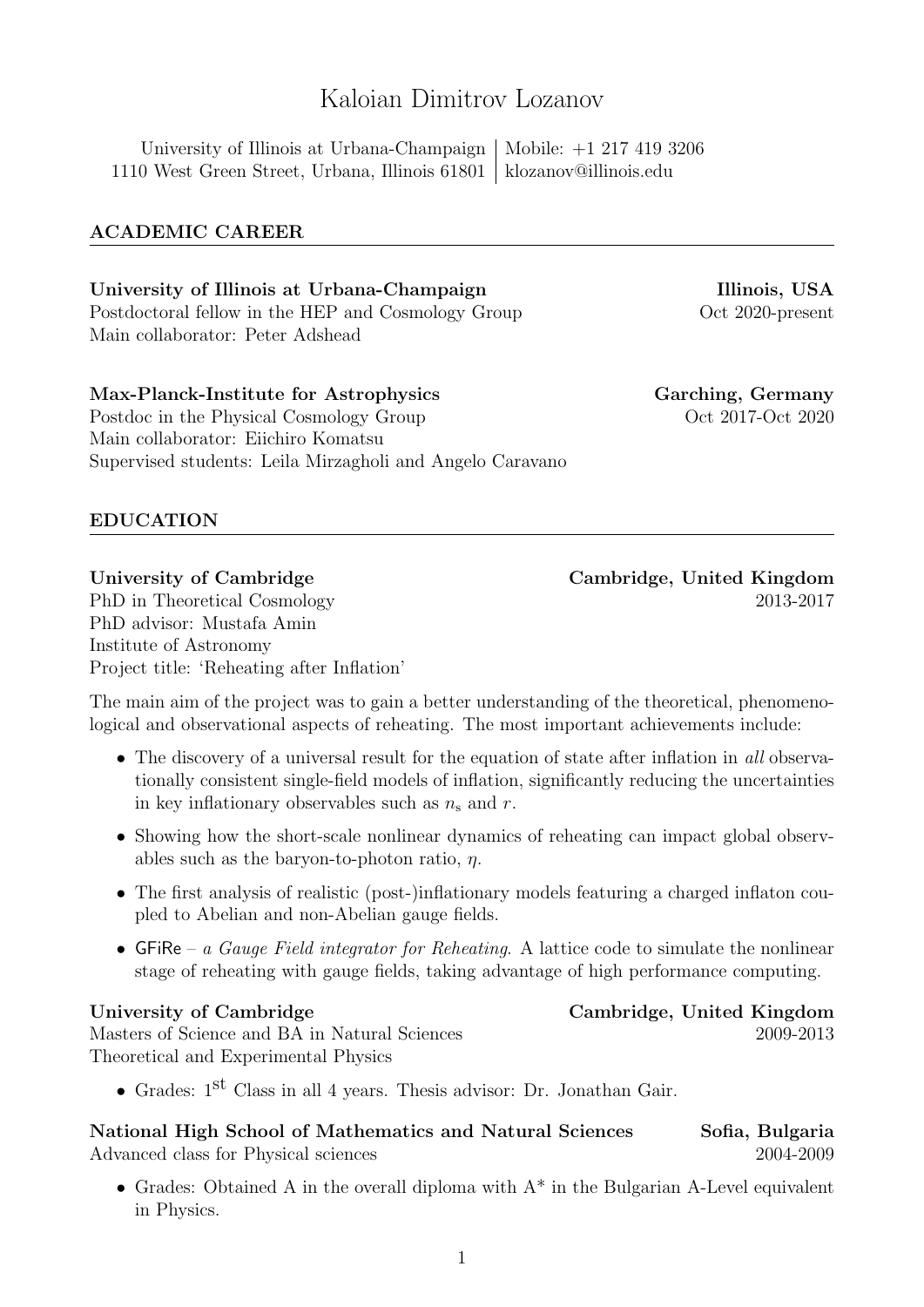## SELECTED HONOURS

## Awards

- 2011: Top of the Year for the Natural Sciences Tripos (ranked  $1<sup>st</sup>$  of 592 overall), University of Cambridge.
- 2010: Cavendish Part IA Prize (ranked  $1<sup>st</sup>$  in Physics overall), University of Cambridge.
- 2009: Silver Medal, participant at the International Physics Olympiad in Mexico.
- 2008: Bronze Medal, participant at the International Physics Olympiad in Vietnam.

# Scholarships

- 2013: Graduate Scholar, Trinity College.
- 2012: Summer Research Studentship, Trinity College.
- 2011: Senior Scholar, Trinity College.

# RECENT & UPCOMING TALKS

## Invited talks

- 07/2021: Fermilab, Cosmology Seminar
- 04/2021: CERN, Cosmology Seminar
- 04/2021: Imperial College, Astro/HEP Seminar
- 04/2021: IAS/Princeton, Cosmology Lunch Seminar
- 03/2021: Johns Hopkins, Cosmology/GW group JC
- 10/2020: UCSC, Santa Cruz Institute for Particle Physics, Theory Seminar
- 07/2020: Max Planck Institute for Astrophysics, Institute Seminar
- 01/2020: UCSB, KITP, From Inflation to the Hot Big Bang, Blackboard talk
- 12/2019: Leiden Institute of Physics, Cosmology Seminar
- 11/2019: University of Illinois at Urbana-Champaign, HEP Seminar
- 10/2019: Rice University, Cosmology and Astro-particle Physics Workshop
- 10/2019: Brown University, Department of Physics, Astrophysics Seminar Series
- 10/2109: Harvard, Center for the Fundamental Laws of Nature, HET Group Seminar
- 05/2019: Kyoto University, YITP, Workshop on resonant instabilities in cosmology
- 03/2018: Max Planck Institute for Astrophysics, Cosmology Lecture Series
- 01/2017: University of Portsmouth, ICG, Theoretical Cosmology Seminar
- 11/2016: University of Swansea, Theoretical Group Seminar
- 02/2015: University of Cambridge, IoA Wednesday Colloquium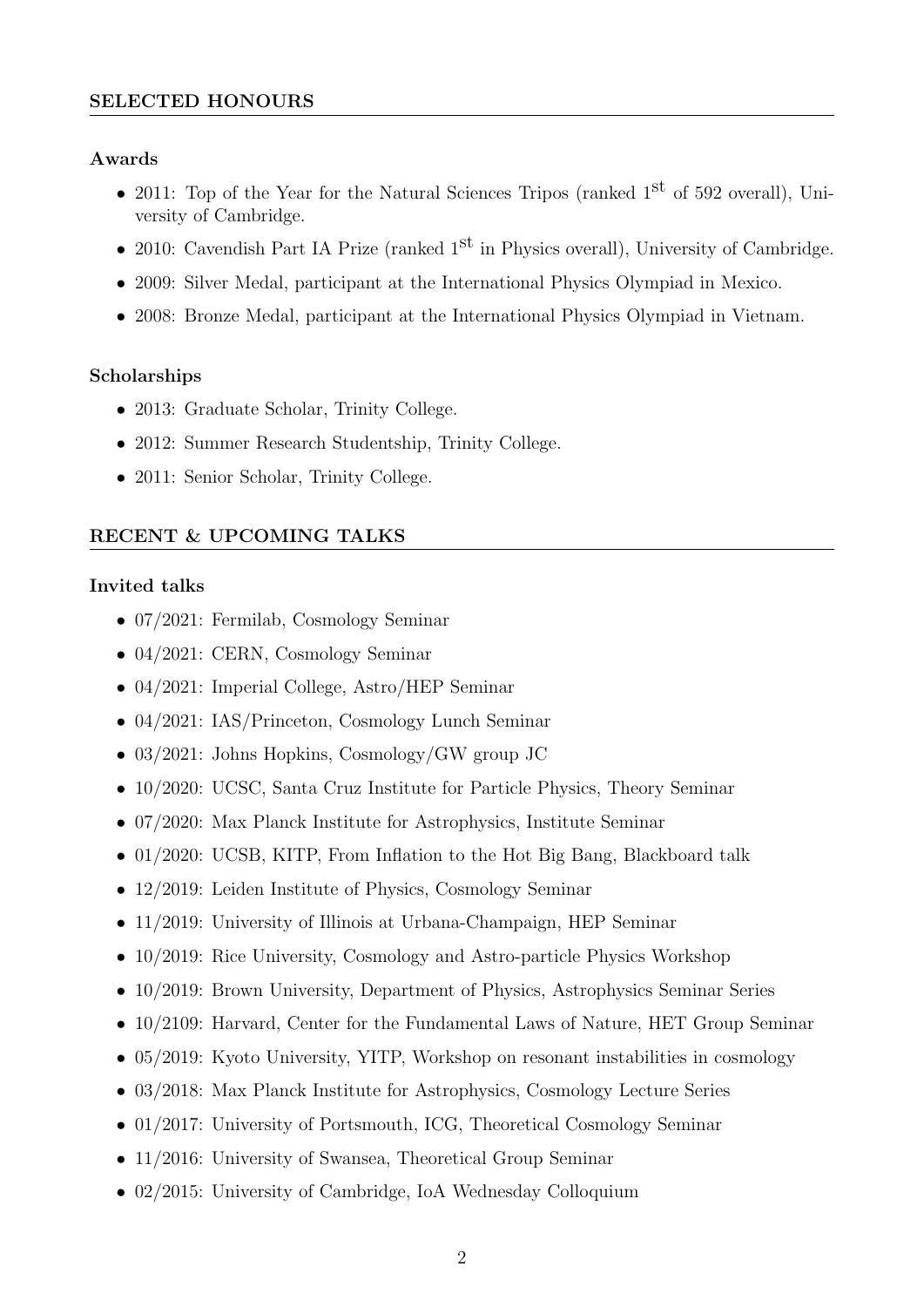## Contributed talks

- 11/2021: Stony Brook, Workshop: Ending Inflation and the Hot Big Bang
- 07/2021: University of Basel, Cosmology Seminar
- 06/2021: McGill University, HEP Seminar
- 03/2020: EPFL, Lausanne, HEP Seminar
- 12/2019: Portsmouth, Texas Symposium on relativistic astrophysics
- 10/2019: Stanford, SITP Monday Colloquium
- 09/2019: University of Cambridge, DAMTP, Workshop on the non-Gaussian Universe
- 02/2018: Max Planck Institute for Astrophysics, Institute Seminar
- 02/2017: UCL, Cosmology Seminar
- 01/2017: Max Planck Institute for Astrophysics, Cosmology Seminar
- 01/2017: University of Cambridge, DAMTP, Cosmology Lunch Seminar
- 12/2016: King's College London, Theoretical Particle Physics and Cosmology Seminar
- 12/2016: Imperial College, HEP, Theory and Astrophysics Groups Joint Seminar
- 11/2016: University of Nottingham, Astronomy and Particle Theory Group Seminar
- 08/2016: MIT, CTP Density Perturbation Group Seminar
- 08/2016: COSMO-16, Ann Arbor, MI, U.S.
- 08/2016: Texas A & M University, High Energy Physics Group Seminar
- 04/2016: Les Houches Physics School 'Cosmology after Planck: what is next?'

#### SELECTED PUBLICATIONS

- 1. P. Adshead and **K. D. Lozanov**: Axion anomalies, [arXiv:2112.07645].
- 2. A. Caravano, E. Komatsu, K. D. Lozanov and J. Weller: Lattice Simulations of Abelian Gauge Fields coupled to Axion during Inflation, [arXiv:2110.10695].
- 3. P. Adshead, K. D. Lozanov and Z. J. Weiner: Non-Gaussianity and the induced gravitational wave background, JCAP 080, 10 (2021) [arXiv:2105.01659].
- 4. A. Caravano, E. Komatsu, K. D. Lozanov and J. Weller: Lattice Simulations of Inflation, JCAP 010, 12 (2021) [arXiv:2102.06378].
- 5. JiJi Fan, K. D. Lozanov and Qianshu Lu: Spillway Preheating, JHEP 05, 069 (2021), [arXiv:2101.11008].
- 6. P. Adshead and **K. D. Lozanov**: Self-gravitating Vector Dark Matter, Phys. Rev. D 103, 103501 (2021) [arXiv:2101.07265].
- 7. R. Allahverdi, M. A. Amin, A. Berlin, N. Bernal, C. T. Byrnes, M. S. Delos, A. L. Erickcek, M. Escudero, D. G. Figueroa, K. Freese, T. Harada, D. Hooper, D. I. Kaiser, T. Karwal, K. Kohri, G. Krnjaic, M. Lewicki, K. D. Lozanov, et. al.: The First Three Seconds: a Review of Possible Expansion Histories of the Early Universe [arXiv:2006.16182].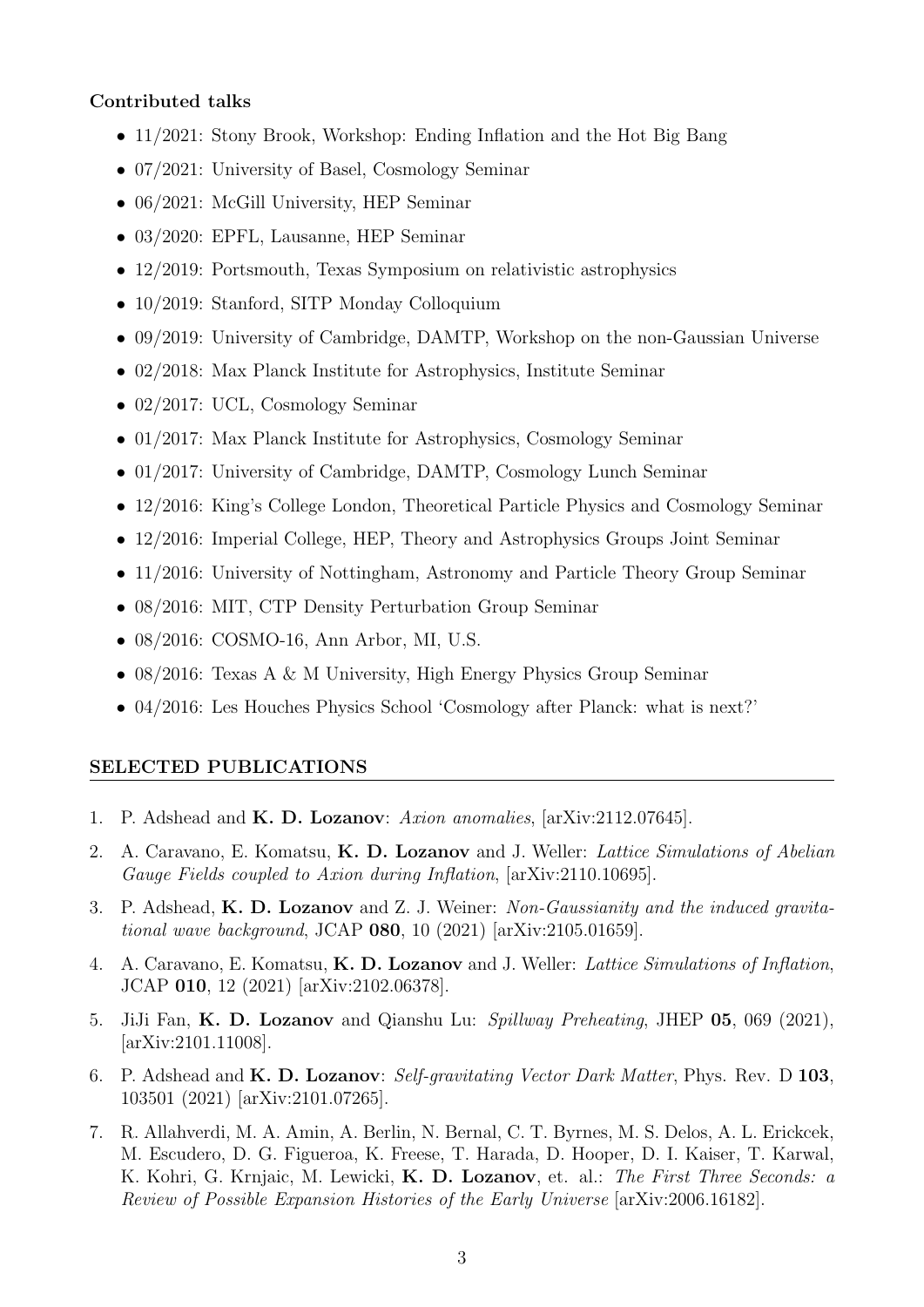- 8. H.-Y. Zhang, M. A. Amin, E. Copeland, P. Saffin and K. D. Lozanov: Classical Decay Rates of Oscillons, JCAP 055, 07 (2020) [arXiv:2004.01202].
- 9. L. Mirzagholi, E. Komatsu, K. D. Lozanov and Y. Watanabe: Effects of Gravitational Chern-Simons during, JCAP 024, 06 (2020) [arXiv:2003.05931].
- 10. A. Barreira, G. Cabass, K. D. Lozanov and F. Schmidt: Compensated Isocurvature Perturbations in the Galaxy Power Spectrum, JCAP 049 07 (2020) [arXiv:2002.12931].
- 11. K. D. Lozanov and M. A. Amin: GFiRe a Gauge Field integrator for Reheating, JCAP 058, 04 (2020) [arXiv:1911.06827].
- 12. K. D. Lozanov: Lectures on Reheating after Inflation, ISBN: 978-3-030-56809-2, Springer Briefs in Physics (2020) [arXiv:1907.04402].
- 13. Leila Mirzagholi, Azadeh Maleknejad and K. D. Lozanov: Production and Backreaction of Fermions from Axion-SU(2) Gauge Fields during Inflation, Phys. Rev. D 101, 083528 (2019) [arXiv:1905.09258].
- 14. K. D. Lozanov and M. A. Amin: *Gravitational perturbations from oscillons and transients* after inflation, Phys. Rev. D 99, 123504 (2019) [arXiv:1902.06736].
- 15. K. D. Lozanov, A. Maleknejad and E. Komatsu: Schwinger Effect by an SU(2) Gauge Field during Inflation, JHEP 1902, 041 (2019), [arXiv:1805.09318].
- 16. M. A. Amin, JiJi Fan, K. D. Lozanov and Matthew Reece: Cosmological dynamics of Higgs potential fine tuning, Phys. Rev. D 99, 035008 (2019) [arXiv:1802.00444].
- 17. K. D. Lozanov and M. A. Amin: Self-resonance after inflation: oscillons, transients and radiation domination, Phys. Rev. D 97, 023533 (2018) [arXiv:1710.06851].
- 18. K. D. Lozanov and M. A. Amin: The Equation of State and Duration to Radiation Domination After Inflation, Phys. Rev. Lett. 119, 061301 (2017) [arXiv:1608.01213].
- 19. K. D. Lozanov and M. A. Amin: The charged inflaton and its gauge fields: preheating and initial conditions for reheating, JCAP 1606, 032 (2016) [arXiv:1603.05663].
- 20. K. D. Lozanov and M. A. Amin: End of inflation, oscillons and matter-antimatter asymmetry, Phys. Rev. D **90**, 083528 (2014) [arXiv:1408.1811].
- 21. A.C. Fabian, E. Kara, D. Walton, D. Wilkins, R.R. Ross, K. Lozanov, et. al.: Long XMM observation of the Narrow-Line Seyfert 1 galaxy IRAS13224-3809: rapid variability, high spin and a soft lag, MNRAS, 429, 2917 (2013) [arXiv:1208.5898].

#### TEACHING & OUTREACH

• 2020-present: Graduate co-supervisor of Angelo Caravano, based at the Max-Planck Institute for Astrophysics in Garching, Germany.

Project title: 'Non-Gaussian gravitational waves from Axion-SU(2) Gauge Field Models of Inflation'

• 2018-2020: Graduate co-supervisor of Leila Mirzagholi at the Max-Planck Institute for Astrophysics in Garching, Germany.

Thesis title: 'Chern-Simons Gravity and Fermions in Axion-SU(2) Gauge Field Models of Inflation'